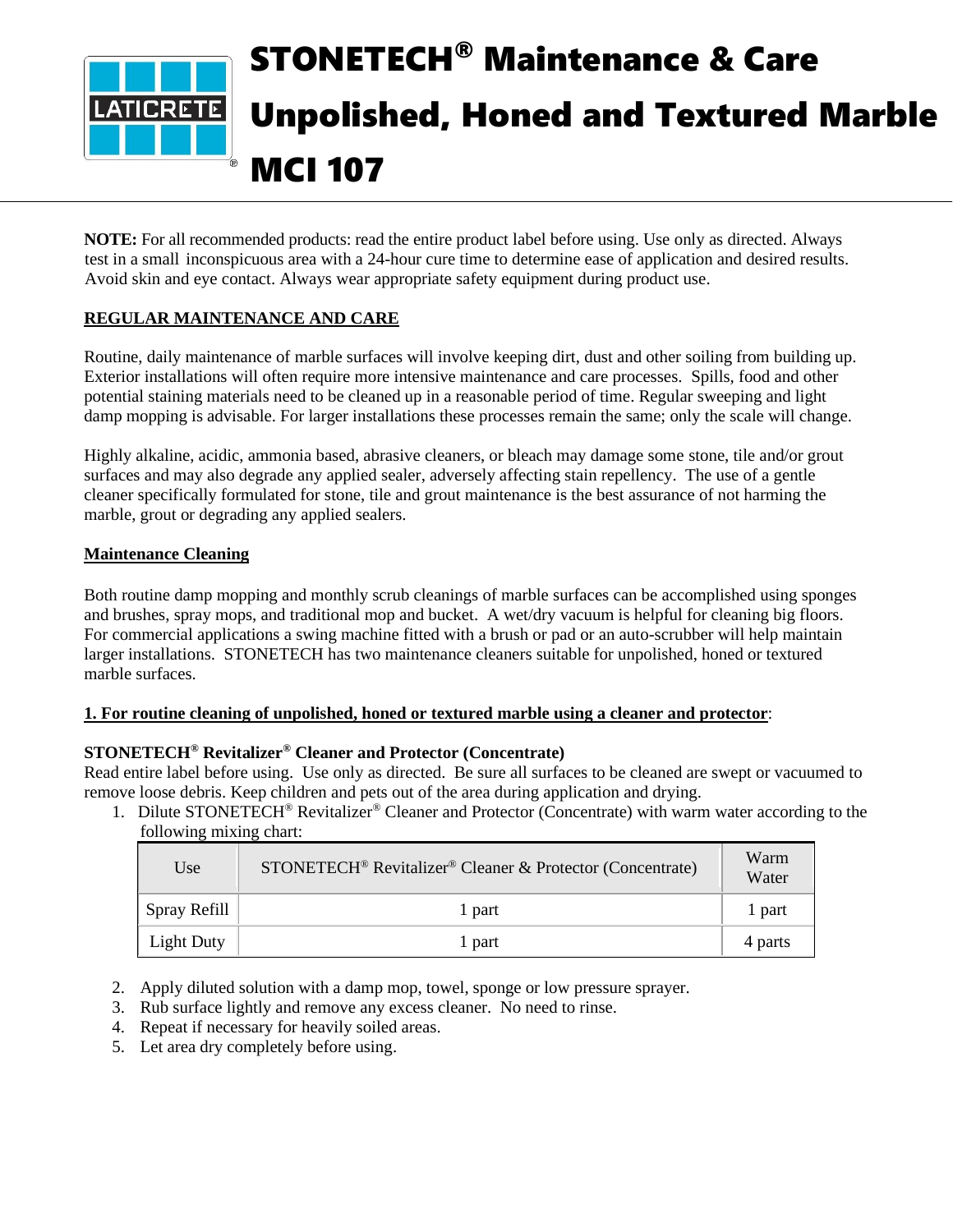# **STONETECH® Revitalizer® Cleaner and Protector (Ready-To-Use)**

Read entire label before using. Use only as directed. Be sure all surfaces to be cleaned are swept or vacuumed to remove loose debris. Keep children and pets out of the area during application and drying.

- 1. To refill 24 oz. (709 mL) spray bottle, use a funnel.
- 2. Spray or pour directly onto soiled area.
- 3. Wipe clean with a dry towel, lint free cloth or sponge. No need to rinse.
- 4. Repeat for heavily soiled areas using a non-abrasive scrubbing pad.
- 5. Wipe clean with a dry towel.

Refer to [DS 212.0](https://cdn.laticrete.com/~/media/product-documents/product-data-sheets/ds-212.ashx) for more information.

#### **2. For routine cleaning of unpolished, honed or textured marble and grout**:

#### **STONETECH Stone & Tile Cleaner (Concentrate)**

Read entire label before using. Use only as directed. Be sure surfaces to be cleaned are swept or vacuumed to remove loose debris. Avoid skin and eye contact with product. Wear protective eyewear and gloves when handling concentrate. Keep children and pets out of the area during application and drying.

1. Dilute STONETECH® Stone & Tile Cleaner (Concentrate) with warm water according to the following mixing chart:

| Use               | STONETECH <sup>®</sup> Stone & Tile Cleaner (Concentrate) | Warm Water |
|-------------------|-----------------------------------------------------------|------------|
| Light Duty        | l part                                                    | 64 parts   |
| <b>Heavy Duty</b> | l part                                                    | 32 parts   |

- 2. Apply mixed solution with a damp mop, sponge or appropriate professional cleaning equipment.
- 3. Clean entire area with mop, changing cleaning solution often to ensure that soil is not redeposited. Wipe or rinse cleaned area.
- 4. Let area dry completely before using.

## **STONETECH Stone & Tile Cleaner (Ready-To-Use)**

Read entire label before using. Use only as directed. Be sure surfaces to be cleaned are swept or vacuumed to remove loose debris. Avoid skin and eye contact with product. Wear protective eyewear and gloves when handling concentrate. Keep children and pets out of the area during application and drying.

- 1. Spray or pour directly onto soiled area.
- 2. Wipe clean with a dry towel, lint free cloth or sponge. No need to rinse.
- 3. Repeat for heavily soiled areas using a non-abrasive scrubbing pad.
- 4. Wipe clean with a dry towel.

Refer to **DS** 211.0 for more information.

## **NEW INSTALLATION PRE-GROUT TREATMENT**

### **Grouting cleanup is often easier when the stone is sealed prior to grouting. Unpolished, honed or textured marbles can be porous and are susceptible to grout staining and may benefit from sealing prior to grouting.**

A simple water test can be performed to identify if the stone is porous. If the marble darkens after applying water to the stone surface and waiting for 5 minute, the stone is absorbent and applying a sealer prior to grouting may aid in clean up after grouting. For most stones that darken when wet a single application of sealer is generally sufficient as a pre-grouting treatment.

#### **For a pre-grout sealer for unpolished, honed or textured marble:**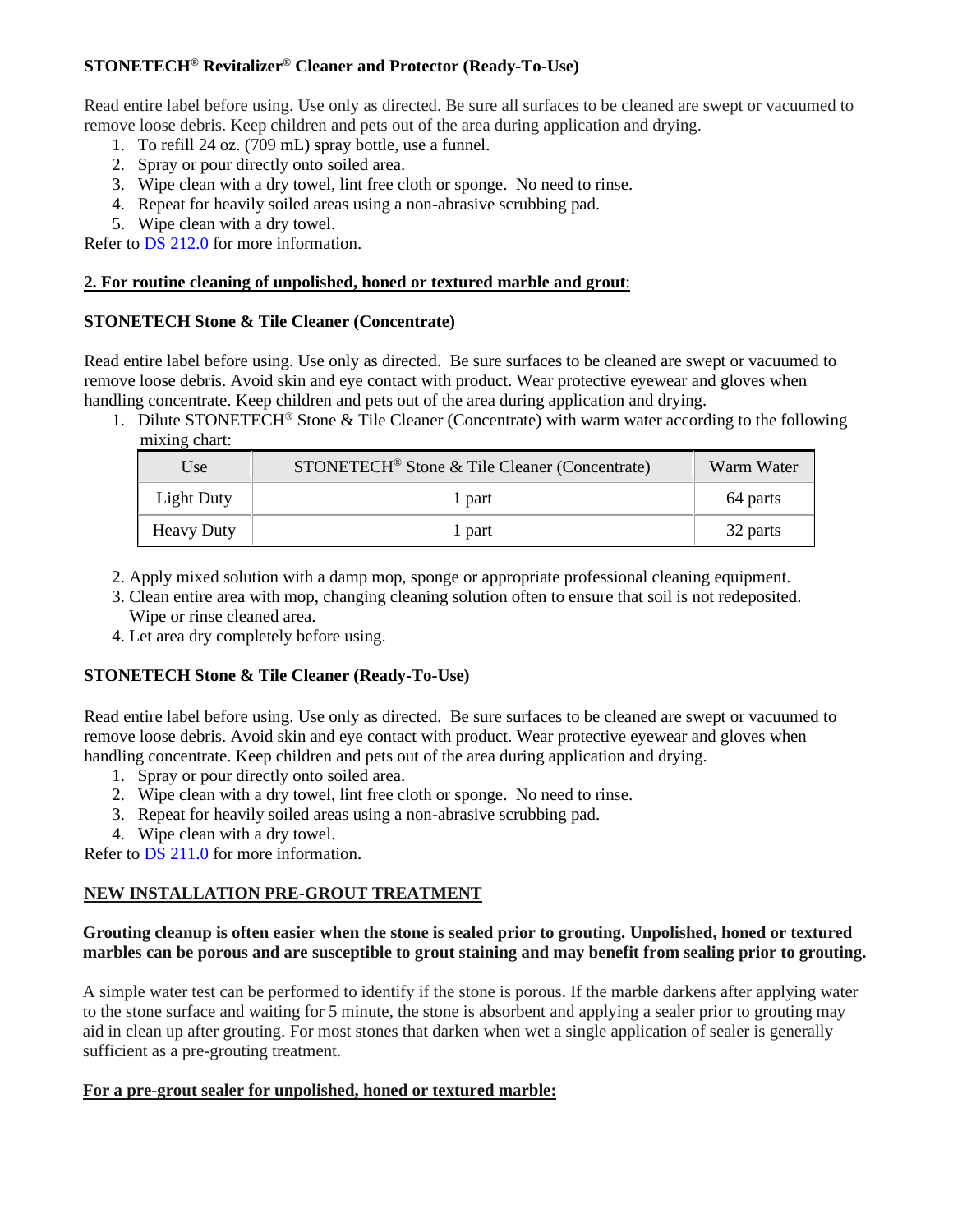# **STONETECH® Heavy Duty Sealer**

### **Pre-Grout Sealer Application**

Read entire label before using. Use only as directed. Always test in a small inconspicuous area with a 24-hour cure time to determine ease of application and desired results. Make sure surface is clean and free of waxes and coatings. STONETECH® Heavy Duty Sealer may be applied to damp surfaces one hour after standing water has been removed. Surface temperature should be between 50°F - 80°F (10°C - 26°C). Ensure that the area is wellventilated during application and until the surface is dry. Keep children and pets out of the area until treated surface is dry.

- 1. Ensure cap is closed and sealed, and shake well before use.
- 2. Mask off surfaces not intended to be treated.
- 3. Liberally apply an even coat of STONETECH Heavy Duty Sealer using a paint pad, roller, brush or lowpressure sprayer.
- 4. Allow sealer to penetrate the surface for 10-15 minutes. During this time, keep the surface wet with sealer, adding more sealer as needed. DO NOT ALLOW SEALER TO COMPLETELY DRY ON THE SURFACE.
- 5. Thoroughly wipe dry the entire surface with clean absorbent towels.
- 6. A second coat may be needed for porous, absorbent surfaces. If a second coat is required, it should be applied within 30-40 minutes from the initial application as directed in steps 3-5.
- 7. Allow sealer to cure for 24 hours prior to grouting.
- 8. Clean tools used during application with water.

Refer to [DS 279.0](https://cdn.laticrete.com/~/media/product-documents/product-data-sheets/ds-279.ashx) for more information.

## **RESTORATIVE DEEP CLEANING**

### **Stone, tile and grout installations can become heavily soiled over time. Restorative cleaning processes will help return these surfaces to a more acceptable appearance.**

The following restorative surface cleaning processes are done in preparation for resealing or for specialized surface cleaning circumstances. These cleaning processes should not damage the surface of the unpolished, honed or textured marble. However, these types of heavy duty cleaning methods may degrade or strip many sealers from the application.

Depending on the type of soiling or staining, select one of the following options:

#### **For cleaning grease, oil, dirt, dry soil, or to prepare for resealing:**

## **STONETECH KlenzAll™ Cleaner (Concentrate)**

Read entire label before using. Use only as directed. Always test in a small inconspicuous area to determine ease of use and desired results. Be sure all surfaces to be cleaned are swept or vacuumed to remove loose debris. Avoid skin and eye contact with product. Wear protective eyewear, gloves, long sleeves, and long pants while handling concentrate. Ensure work area is well-ventilated during application and until surface is dry. Keep children and pets out of the area during application and drying.

The following is a restorative surface cleaning process which is done in preparation for resealing or for specialized surface cleaning circumstances. This process should not damage the stone surface, however, this type of heavy duty cleaning will degrade or strip many sealers from the application.

1. Dilute concentrated STONETECH KlenzAll™ Cleaner with warm water according to the following mixing chart: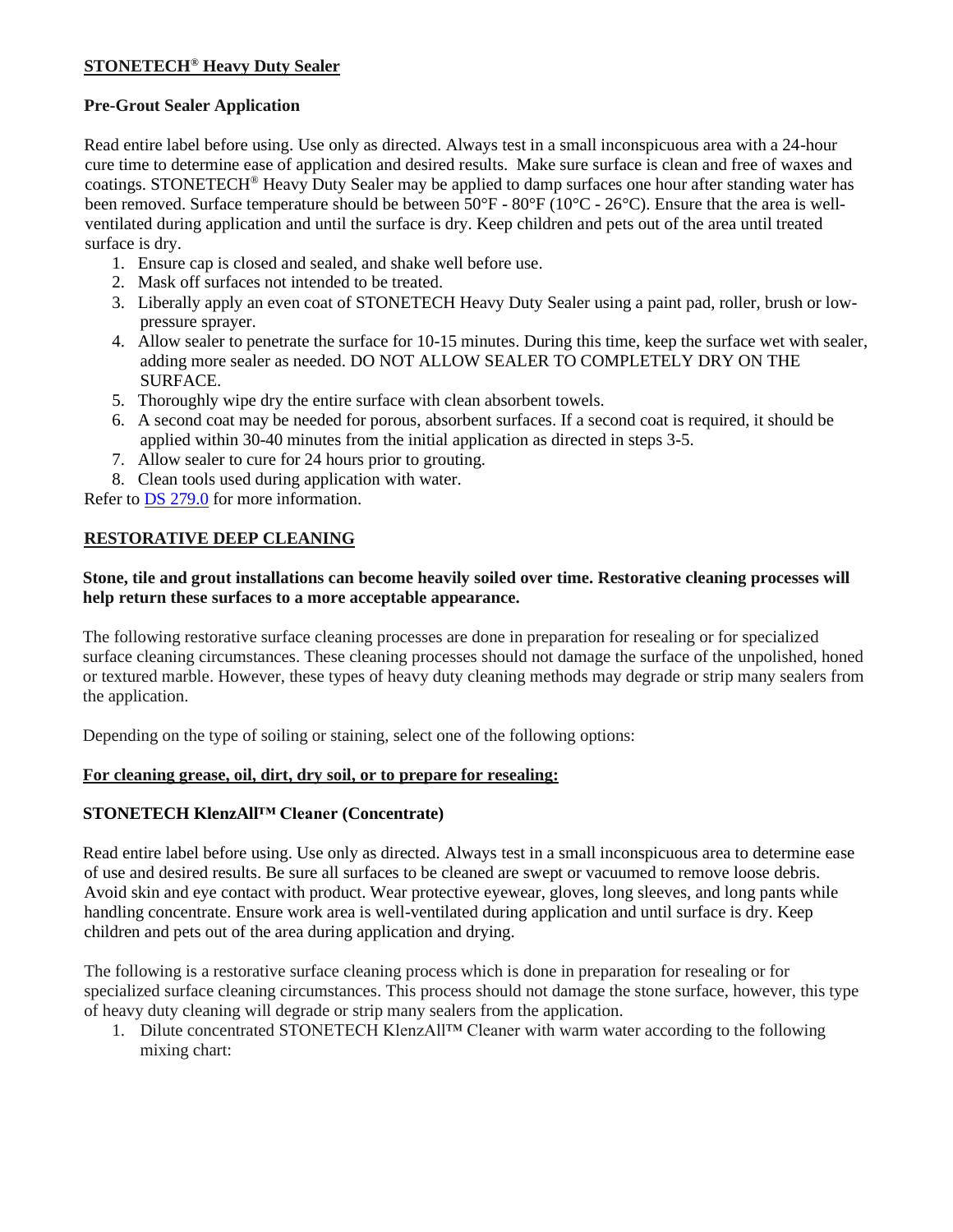| Use               | STONETECH <sup>®</sup> KlenzAll <sup>TM</sup> Cleaner (Concentrate) | Warm Water | DЬ |
|-------------------|---------------------------------------------------------------------|------------|----|
| Light Duty        | part                                                                | 8 parts    |    |
| Medium Duty       | part                                                                | 4 parts    |    |
| <b>Heavy Duty</b> | part                                                                | 2 parts    |    |

- 2. Apply mixed solution with a mop, clean cloth or low-pressure sprayer. Avoid applying cleaner on unintended surfaces.
- 3. Lightly scrub with a scrub brush or floor machine as needed.
- 4. Remove STONETECH® KlenzAll™ Cleaner using a clean cloth, wet/dry vacuum or damp mop.
- 5. Rinse area well with clean water. Allow area to dry completely.
- 6. Some surfaces may require additional cleaning. If so, repeat steps  $2 5$  above.
- 7. Reseal cleaned area with an appropriate STONETECH sealer (e.g. STONETECH BulletProof® Sealer).

Refer to [DS 215.0](https://cdn.laticrete.com/~/media/product-documents/product-data-sheets/ds-215.ashx) for more information.

#### **Removal of cement grout hazes, stripping topical coatings, acrylic finishes or heavy waxes:**

## **STONETECH® Epoxy Grout Haze & Coating Stripper**

Read entire label before using. Use only as directed. Test in a small inconspicuous area to determine ease of application and desired results. Be sure all surfaces to be cleaned are swept or vacuumed to remove loose debris. Ensure work area is well-ventilated during application and until surface is dry. Keep children and pets out of the area until surface use resumes. Avoid contact with surfaces not intended to be treated. Avoid applying in direct sunlight. Should not be used in extreme temperatures. Recommended application temperature range is between 50°F - 90°F (10 °C - 32 °C).

- 1. SHAKE WELL BEFORE USING. Do not dilute before applying.
- 2. Wear rubber gloves and eye protection during handling and application to prevent skin and eye contact.
- 3. Liberally apply an even coat of STONETECH Epoxy Grout Haze & Coating Stripper over the required area with a paint brush, mop or paint pad. DO NOT APPLY WITH A SPRAYER. Immediately remove STONETECH Epoxy Grout Haze & Coating Stripper from unintended surfaces with a wet cloth to prevent potential damage to those surfaces.
- 4. Application time will vary depending on type of coating being removed. Approximate application times are as follows:

| Haze / Coating          | <b>Surface Type</b>               | <b>Age of Haze/Coating</b> |                 |            |
|-------------------------|-----------------------------------|----------------------------|-----------------|------------|
|                         |                                   | 24 Hour                    | 7 Days          | $> 7$ Days |
| <b>Epoxy Grout Haze</b> | Tile                              | $1 - 3$ minutes            | $3 - 5$ minutes | 10 minutes |
| <b>Epoxy Grout Haze</b> | Natural Stone &<br>Masonry        | $1 - 3$ minutes            | $3 - 5$ minutes | 10 minutes |
| Coatings $*$            | Tile                              | $1 - 5$ minutes            |                 |            |
| Coatings $*$            | Natural Stone &<br><b>Masonry</b> | $1 - 5$ minutes            |                 | 10 minutes |

- 5. Do not let STONETECH Epoxy Grout Haze & Coating Stripper dry on the surface. If STONETECH Heavy Duty Epoxy Grout Haze & Coating Stripper starts to dry, add additional product to keep surface wet.
- 6. Agitate surface with a nylon scrub brush or pad after testing a small area first to make sure that brush or pad will not scratch the surface. Surface can be wet with water to enable easier removal of coating.
- 7. Wipe up residual STONETECH Epoxy Grout Haze & Coating Stripper Coating Stripper with clean, dry cloth or wet mop. A wet/dry vacuum can be used for larger area.
- 8. Rinse surface well with clean water.
- 9. More than one application may be required, repeat steps 3 through 8 when necessary.
- 10. Surface traffic may begin 2 hours after removal of coating.

Refer to data sheet [DS 116.4](https://cdn.laticrete.com/~/media/product-documents/product-data-sheets/ds1664_stonetech-epoxy-grout-haze-coating-stripper.ashx) for more information.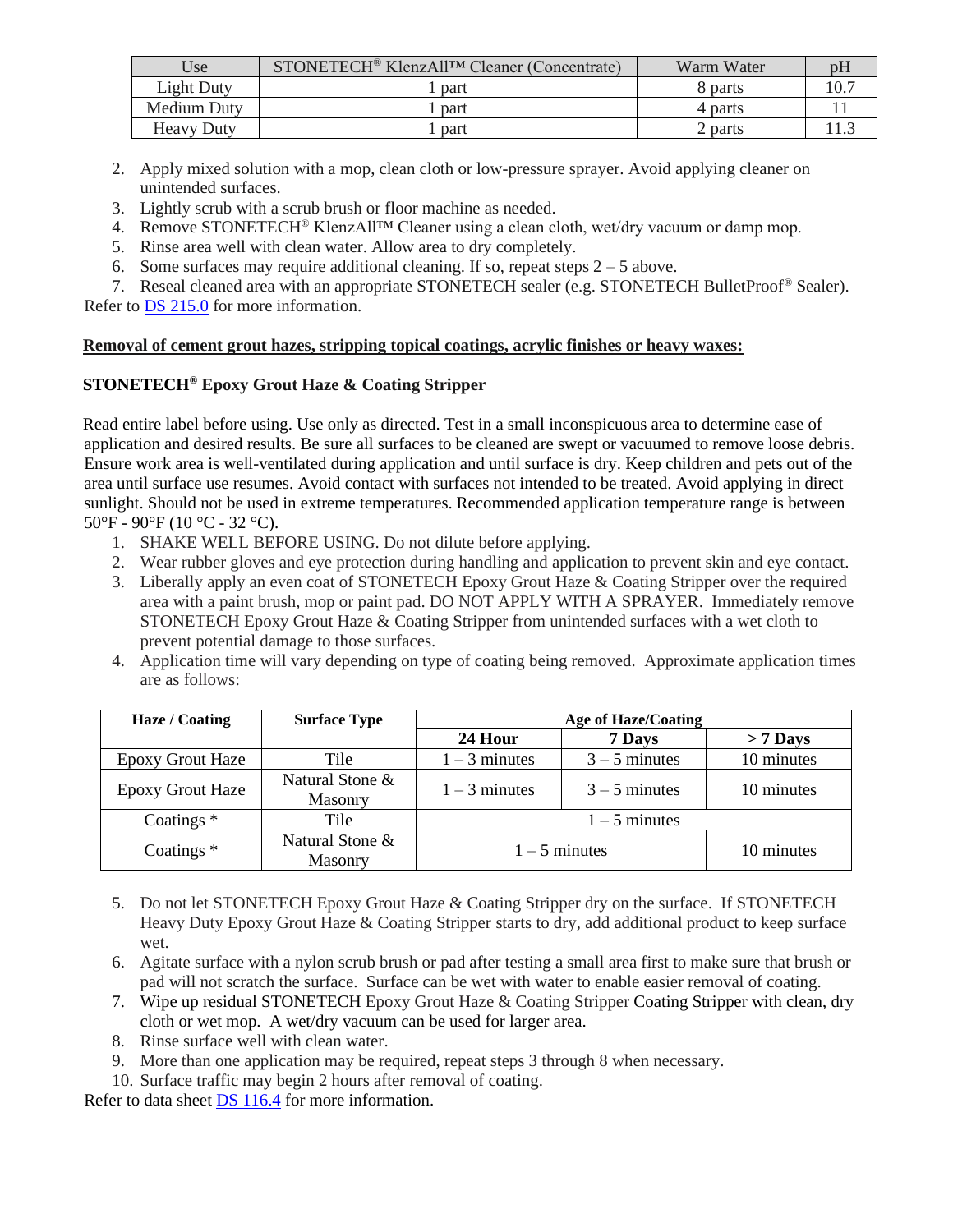#### **For spot or small area deep cleaning**:

### **STONETECH® DeepKlenz™ Cleaner**

Read entire label before using. Use only as directed. Test in a small inconspicuous area to determine required results. Be sure all surfaces to be cleaned are swept or vacuumed to remove loose debris. Avoid skin and eye contact with product. Wear protective eyewear, gloves, long sleeves, and long pants while handling concentrate. Ensure work area is well-ventilated during application and until surface is dry. Keep children and pets out of the area during application and drying. Recommended application temperature range is between 40°F and 100°F (4°C and 38°C).

- 1. Thoroughly wet surface by directly spraying onto soiled area.
- 2. Allow STONETECH® DeepKlenz Cleaner to work on the surface for 5-10 minutes. Do NOT allow product to dry on the surface.
- 3. Lightly scrub with a stiff bristle brush to remove the surface contaminants.
- 4. Rinse and wipe surface with clean cloth and warm water. Repeat as needed for heavy soiled areas.

5. Reseal cleaned area with an appropriate STONETECH sealer (e.g. STONETECH BulletProof® Sealer). Refer to [DS 111.2](https://cdn.laticrete.com/~/media/product-documents/product-data-sheets/ds-1112.ashx) for more information.

#### **For cleaning and removing soap scum:**

#### **STONETECH Soap Scum Remover**

Read entire label before using. Use only as directed. Always test in a small inconspicuous area to determine ease of use and desired results. Be sure surfaces to be cleaned are swept or vacuumed to remove loose debris. Avoid skin and eye contact. Wear protective eyewear and gloves. Keep children and pets out of the area during application and drying.

- 1. Spray STONETECH Soap Scum Remover directly on soiled areas. Avoid applying onto unintended surfaces.
- 2. Wipe surface with clean, dry cloth or scrub with stiff nylon brush as needed.
- 3. Rinse area well with clean water.
- 4. Wipe area dry with clean cloth.
- 5. Repeat as needed for heavily soiled areas.

Refer to [DS 229.0](https://cdn.laticrete.com/~/media/product-documents/product-data-sheets/ds-229.ashx) for more information.

#### **For cleaning and removing mold and mildew:**

#### **STONETECH Mold & Mildew Stain Remover**

Read entire label before using. Use only as directed. Always test in a small inconspicuous area to determine ease of use and desired results. Be sure surfaces to be cleaned are swept or vacuumed to remove loose debris. Avoid skin and eye contact. Wear protective eyewear and gloves. Keep children and pets out of the area during application and drying. Do not mix this product with other household cleaners or metals.

- 1. Spray STONETECH Mold & Mildew Stain Remover directly on soiled areas. Avoid applying onto unintended surfaces.
- 2. Clean surface with non-abrasive sponge or stiff nylon brush as needed.
- 3. Rinse area well with clean water.
- 4. Repeat as needed for heavily-soiled areas.

Refer to [DS 219.0](https://cdn.laticrete.com/~/media/product-documents/product-data-sheets/ds-219.ashx) for more information.

#### **For oil stain removal:**

# **STONETECH® Oil Stain Remover**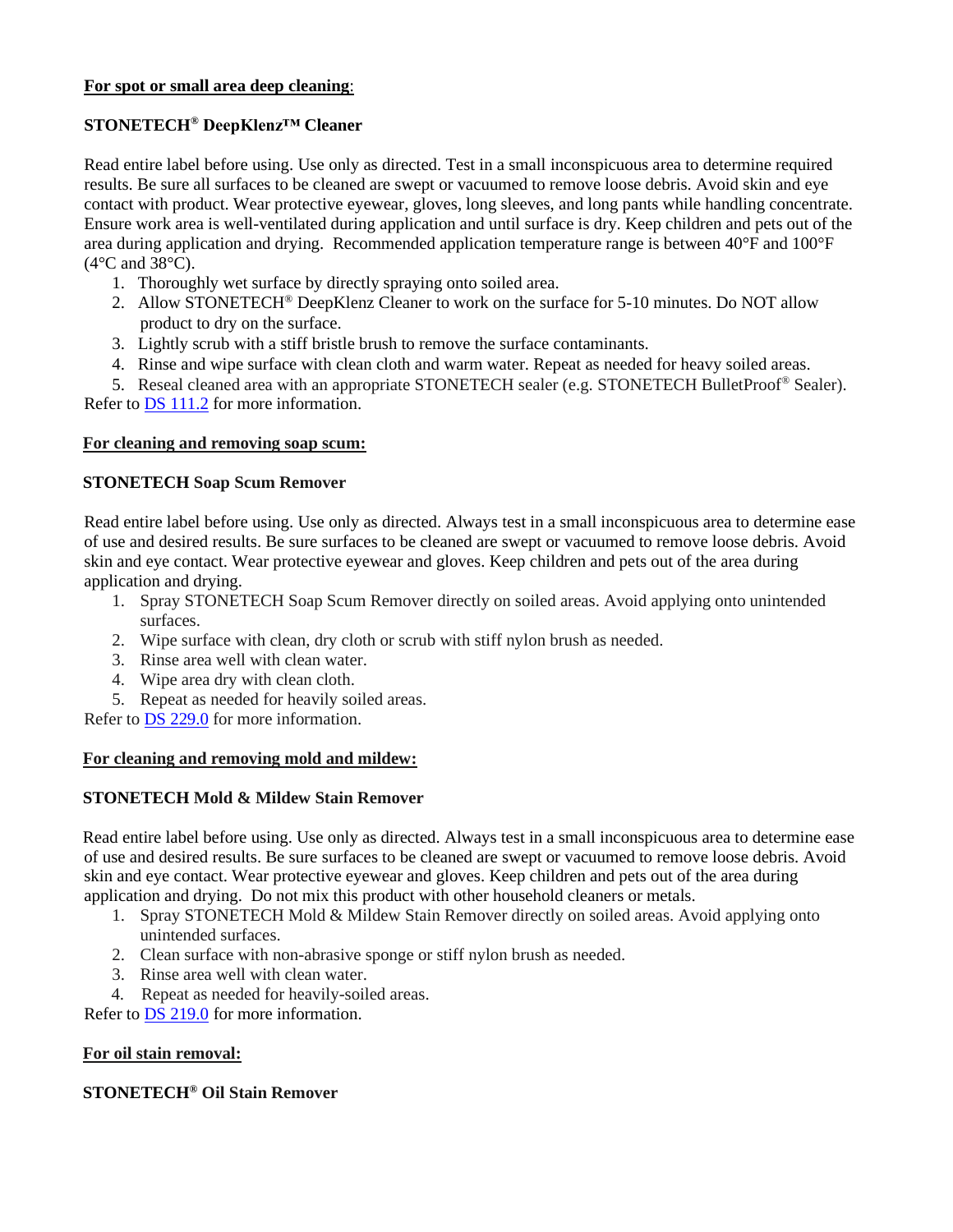Read entire label before using. Use only as directed. Always test in a small inconspicuous area to determine that the desired results will be achieved. Make sure surface is clean, dry, and free of waxes and coatings. Ensure that area is well-ventilated and keep children and pets away from the area during application and until surface is clean and dry.

- 1. Using a plastic or wood spatula, stir thoroughly to mix the paste.
- 2. Apply a  $\frac{1}{4}$  (6 mm) thick layer of paste to the stain. Ensure that the paste extends at least 1" 2" (25 50mm) beyond the edge of the stain.
- 3. Do not cover.
- 4. Allow 48 72 hours for STONETECH® Oil Stain Remover to dry.
- 5. Using a plastic spatula, remove the dried STONETECH Oil Stain Remover and discard.
- 6. Allow solvent to completely dry from the stone.
- 7. If stain is not completely gone after drying, repeat process.
- 8. Clean up residue and tools with mineral spirits.
- 9. Once the surface is dry, reseal the cleaned area with an appropriate STONETECH sealer (e.g. STONETECH BulletProof® Sealer).

Refer to [DS 214.0](https://cdn.laticrete.com/~/media/product-documents/product-data-sheets/ds-214.ashx) for more information.

#### **Mechanical Refinishing for Unpolished, Honed, or Textured Marble**

### **STONETECH® Honing Powders**

This refinishing process is designed for scratch, etch and wear pattern removal and will restore the stone's surface to a uniform matte finish. Depending on the severity of the damage to the stone and/or the desired surface appearance, use one or more of the grit levels (180/280/400/600/800) of the STONETECH Honing Powders. Refinishing requires using a hand-held low speed sander/polisher or an orbital sander for counters, walls or floor edges. For floors use a weighted 175 rpm floor machine (130 lbs.-140 lbs.[56.1 – 63.6] kg). Hand machines and floor machines need to be fitted with a natural hair pad or a white nylon polishing pad. A tampico brush can be used on machines for textured stone floors & walls.

#### **For refinishing to a honed finish:**

Read entire label before using. Use only as directed. Always test in a small inconspicuous area to determine ease of application and desired results. Allow new grout installations to cure for a minimum of 72 hours prior to application. Make sure surface is clean, dry and free of waxes and coatings.

- 1. If surface is heavily soiled, pre-clean with STONETECH KlenzAll™ Cleaner if needed.
- 2. Mask off and protect any baseboards or adjacent areas to avoid splashing and overspray onto surfaces not intended to be treated.
- 3. If you are using a variety of abrasive grits, ensure that the surface is well rinsed and a new pad is used for each changeover.
- 4. Apply approximately 1/2 cup (118 mL) STONETECH Honing Powder plus 1 cup (237 mL) clean water directly onto the stone surface.
- 5. Refinish using a hand orbital sander or 175 rpm, weighted floor machine at 130 to140 lbs. (59.1 to 63.6 kg) fitted with a natural hair pad.
- 6. Keep compound wet while refinishing with plenty of water. Add STONETECH Honing Powder as needed.
- 7. Refinish area until the desired level of hone has been achieved^.
- 8. Rinse well and use a wet vacuum or hot water extraction unit to remove all remaining compound.
- 9. Clean equipment with water.
- 10. Reseal area with an appropriate STONETECH sealer (e.g. STONETECH BulletProof<sup>®</sup> Sealer).

Refer to [DS 225.5](https://cdn.laticrete.com/~/media/product-documents/product-data-sheets/ds-2255.ashx) for more information.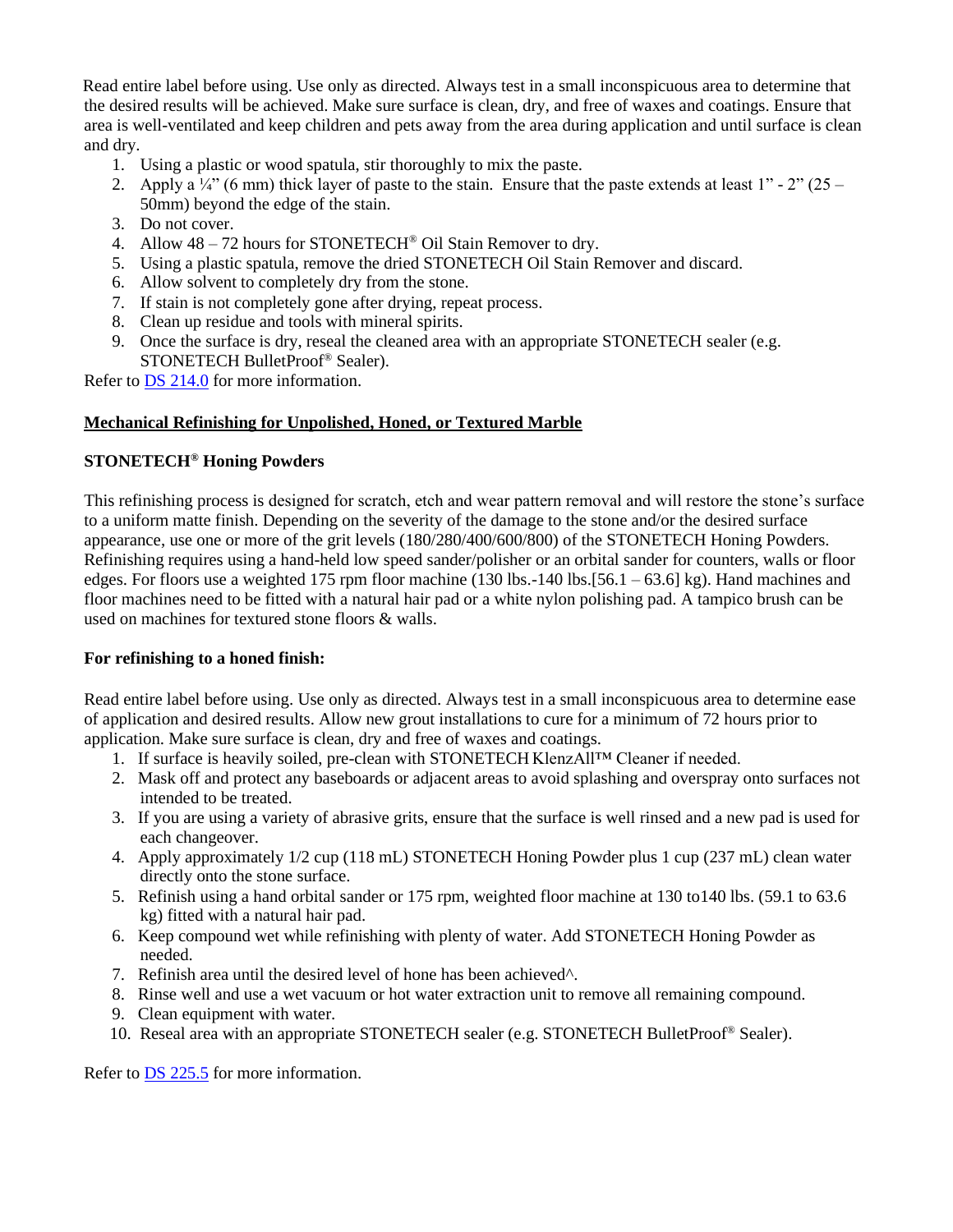^ Use successively higher grits of STONETECH Honing Powder (up to the 800 grit) repeating steps 5 through 10 if a finer honed finish is desired.

# **SEALING AND PROTECTING:**

All marble is susceptible to staining from both oil and water-based materials and sealing will help protect the stone's appearance. The cement grouts used in marble tile installations will also be more stain resistant with the application of a penetrating sealer.

#### **For interior and exterior natural look protection from water- and oil-based staining:**

#### **STONETECH BulletProof Sealer or any natural look STONETECH sealer\*.**

Read entire label before using. Use only as directed. Always test in a small inconspicuous area with a 24 hour cure time to determine ease of application and desired results. Allow new grout installations to cure for a minimum of 72 hours prior to application. Make sure surface is clean and free of waxes and coatings. Sealer may be applied to damp surfaces one hour after standing water has been removed. Surface temperature should be between 50°F and 80°F (10°C and 26°C). Ensure that the area is well-ventilated during application and until the surface is dry. Keep children and pets out of the area until treated surface is dry.

- 1. Ensure cap is closed and sealed, and shake well before use.
- 2. Mask off surfaces not intended to be treated.
- 3. Liberally apply an even coat of STONETECH BulletProof Sealer using a paint pad, roller, brush or lowpressure sprayer.
- 4. Allow sealer to penetrate the surface for 10-15 minutes. During this time, keep the surface wet with sealer, adding more sealer as needed. DO NOT ALLOW SEALER TO COMPLETELY DRY ON THE SURFACE.
- 5. Thoroughly wipe dry the entire surface with clean absorbent towels.
- 6. A second coat may be needed for porous, absorbent surfaces. If a second coat is required, it should be applied within 30-40 minutes from the initial application as directed in steps 3-5.
- 7. Should a sealer residue appear, rewet the impacted section of the surface with sealer. Agitate the surface with a white nylon scrubbing pad to loosen residue and wipe dry with a clean, absorbent towel.
- 8. A full cure is achieved in 24-72 hours. Use of the treated surface may resume in 6-8 hours. If use of the surface must resume sooner, cover the treated surface with red rosin paper to protect it until full cure has been achieved.
- 9. Clean tools used during application with water.

Refer to DS [282.0](https://cdn.laticrete.com/~/media/product-documents/product-data-sheets/ds-282.ashx) for more information.

\* If another STONETECH natural look sealer is used, please follow the instructions stated on the product data sheet or label.

#### **For a natural look water repellent on exterior surfaces:**

## **STONETECH Heavy Duty Exterior Sealer**

Read entire label before using. Use only as directed. Always test in a small inconspicuous area with a 24-hour cure time to determine ease of application and desired results. Allow new grout installations to cure for a minimum of 72 hours prior to application. Make sure surface is clean, thoroughly dry and free of waxes and coatings. Surface temperature should be between 50°F - 80°F (10°C - 26°C). Keep children and pets out of the area until surface use resumes.

- 1. Mask off any surfaces not intended to be treated.
- 2. Liberally apply an even coat of STONETECH® Heavy Duty Exterior Sealer with a paint pad, paintbrush, paint roller or solvent-resistant, low-pressure sprayer. Do not use power sprayer. Do not thin before using. See method of application.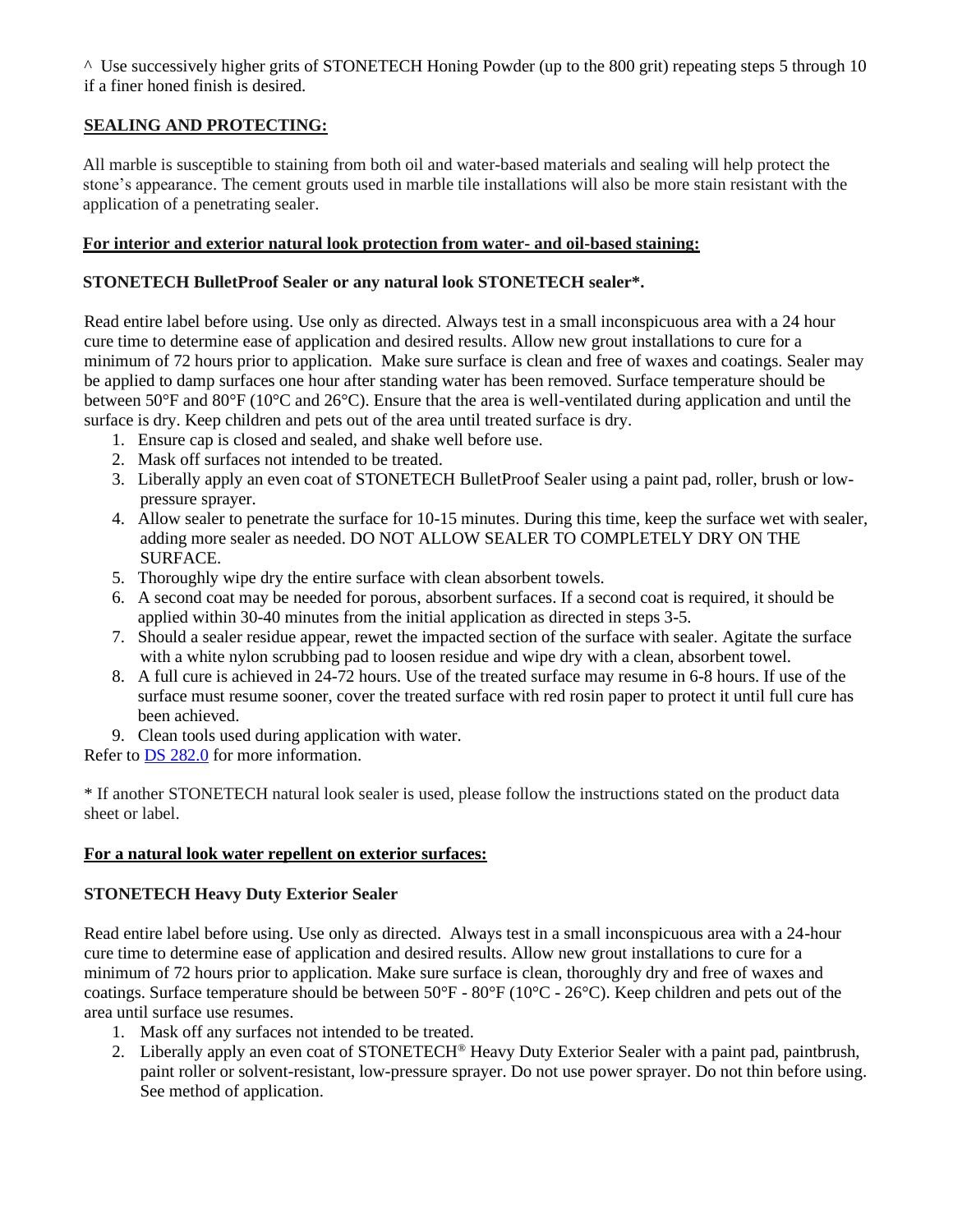- 3. Allow sealer to penetrate the surface for 5–15 minutes; denser material may require more time for sealer to penetrate. During this time, distribute excess sealer over entire area to ensure even penetration. DO NOT ALLOW EXCESS SEALER TO DRY ON THE SURFACE.
- 4. Thoroughly wipe dry the entire surface with a clean dry cloth to completely remove all excess sealer from the surface.
- 5. A second coat may be needed for porous, absorbent surfaces and should be applied one hour after initial application as directed in steps 2–4.
- 6. If sealer was not completely wiped off and a residue appears, wipe entire surface with a towel dampened with sealer. Use a white nylon pad to loosen residue and follow with a clean, white absorbent towel to remove.
- 7. Full cure is achieved in 24–72 hours. Surface use may resume in 4-6 hours.
- 8. Clean up promptly after job is complete, since rags and equipment that are wet with product may be combustible. Clean equipment with mineral spirits and allow equipment and rags to dry in a well-ventilated area out of reach of children and pets. After rags are dry, dispose of in accordance with local waste disposal regulations.

Refer to **DS** [212.5](https://cdn.laticrete.com/~/media/product-documents/product-data-sheets/ds-2125.ashx) for more information.

#### **For a salt water resistant protector:**

### **STONETECH® Salt Water Resistant Sealer**

Not intended for use on surfaces that have been previously exposed to salt water or deicing salts. Read entire label before using. Use only as directed. Always test in a small inconspicuous area with a 24-hour cure time to determine ease of application and desired results. Allow new grout installations to cure for a minimum of 72 hours prior to application. Make sure surface is clean, dry and free of waxes and coatings. Surface temperature should be between  $35^{\circ}F - 90^{\circ}F (2 - 32^{\circ}C)$ . Keep children and pets out of the area until surface use resumes.

#### **Directions**

- 1. Mask off any surfaces not intended to be treated.
- 2. Liberally apply an even coat of STONETECH® Salt Water Resistant Sealer with a bristle paint brush or paint roller.
- 3. Allow sealer to penetrate the surface for 15–20 minutes. During this time, distribute excess sealer over entire area to ensure even penetration. Do not allow sealer to pool on the surface. DO NOT ALLOW EXCESS SEALER TO DRY ON THE SURFACE.
- 4. Thoroughly wipe the entire surface with a clean dry cloth to completely remove all excess sealer from the surface.
- 5. For protection against de-icing salts, a second coat is recommended and should be applied 15-20 minutes after the initial application as directed in steps 2-4.
- 6. The sealer should be fully cured prior to water contacting the surface. Full cure is achieved in 72 hours. If there is a possibility of rain within the 72 hour cure time, cover surface so it remains dry.
- 7. Clean tools used during application with water.
- 8. If resistance to oily stains is also desired, apply STONETECH BulletProof<sup>®</sup> Sealer after STONETECH Salt Water Resistant Sealer has fully cured.

Refer to **DS [288.0](https://cdn.laticrete.com/~/media/product-documents/product-data-sheets/ds-288.ashx)** for more information.

#### **For a color enhancing impregnating sealer for interior surfaces:**

#### **STONETECH® Enhancer & Sealer (Water-based)**

Read entire label before using. Use only as directed. Test in a small inconspicuous area with a 24-hour cure time to determine ease of application and desired results. Allow new grout installations to cure for at least 72 hours prior to application. Be sure surface is clean, thoroughly dry and free of sealers, waxes and coatings. Not recommended for exterior surfaces. Surface temperature should be between  $50^{\circ}F - 80^{\circ}F (10^{\circ}C - 26^{\circ}C)$ . Avoid skin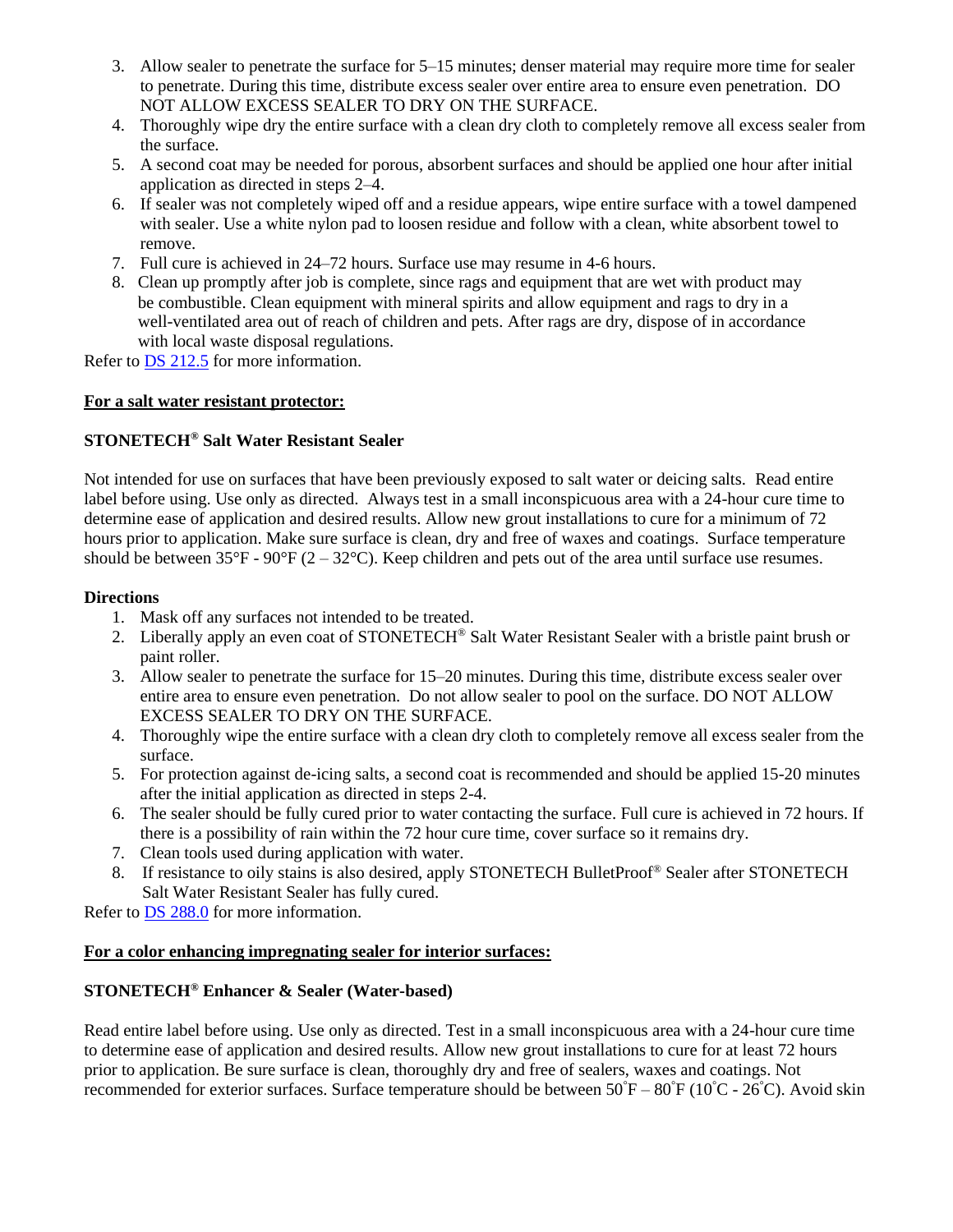and eye contact. Wear protective eyewear and gloves. Ensure work area is well-ventilated during application and until surface is dry. Keep children and pets out of the area during application and drying.

## **Directions**

- 1. Shake well before using.
- 2. Apply STONETECH® Enhancer & Sealer evenly and liberally using a paint pad, low-pressure chemicalresistant sprayer, roller or brush. Avoid applying sealer on unintended surfaces.
- 3. Allow sealer to penetrate surface for 15–30 minutes; denser material may require maximum time to penetrate surface. Spread excess sealer over entire area for even penetration.
- 4. Following penetration time, completely wipe surface dry with a clean dry towel. DO NOT ALLOW EXCESS TO DRY COMPLETELY ON SURFACE.
- 5. A second coat may be needed for porous, absorbent surfaces or if a darker appearance is required. Apply second coat 1 hour after start of initial application following directions in steps 1–4.
- 6. A full cure is achieved after 24–72 hours. Surface traffic may begin in 6–8 hours. If needed sooner, cover the floor with red rosin paper to protect it until the recommended time periods have passed.
- 7. Clean tools used during application with water.

Refer to [DS 217.5](https://cdn.laticrete.com/~/media/product-documents/product-data-sheets/ds-2175.ashx) for more information.

## **For a color enhancing impregnating sealer for interior and exterior surfaces:**

## **STONETECH® Enhancer Pro™ Sealer (Solvent-based)**

Read entire label before using. Use only as directed. Always test in a small inconspicuous area with a 24-hour cure time to determine ease of application and desired results. Allow new grout installations to cure for a minimum of 72 hours prior to application. Make sure surface is clean, free of waxes, coatings, and previous sealers, and is dry for 24-72 hours. Surface temperature should be between  $50^{\circ}F - 80^{\circ}F + (10^{\circ}C - 26^{\circ}C)$ . Ensure that the area is well-ventilated during application and until treated surface is dry. Keep children and pets out of the area until treaded surface is dry.

## **Directions**

- 1. Mask off any surfaces not intended to be treated.
- 2. Liberally apply an even coat of STONETECH Enhancer Pro Sealer using a paint pad, roller, brush, or pumpup garden sprayer. Do not use a power sprayer, towel, or sponge for application. Do not thin before using. See Method of Application below for more instructions.
- 3. Allow Sealer to penetrate surface for 15-20 minutes. Denser material may require more time to penetrate. DO NOT ALLOW EXCESS SEALER TO DRY ON SURFACE. Failure to remove excess sealer from surface may result in residue that may need to be mechanically removed.
- 4. Thoroughly wipe surface with multiple dry cloths to remove all excess sealer.
- 5. A second coat may be needed for more absorbent surfaces or if darker appearance is required. Sealer should be applied one hour after start of initial application, as directed in steps 2-4.
- 6. Full cure is achieved after 24-72 hours. Avoid surface traffic for 6-8 hours after application. If surface traffic must resume sooner, cover the floor with red rosin paper to protect it until full cure has been achieved. Red rosin paper is not needed to apply second coat.
- 7. Clean up promptly after job is complete. Rags and equipment that are wet with product may be flammable. Clean equipment with mineral spirits and allow to dry in a well-ventilated area. Allow rags to dry in a well ventilated area out of reach of children and pets. When dry, dispose of in accordance with local waste disposal regulations.

Refer to DS [218.5](https://cdn.laticrete.com/~/media/product-documents/product-data-sheets/ds-2185.ashx) for more information.

# **For a color enhancing topical protector (two options):**

# **1. STONETECH High Gloss Finish & Sealer**